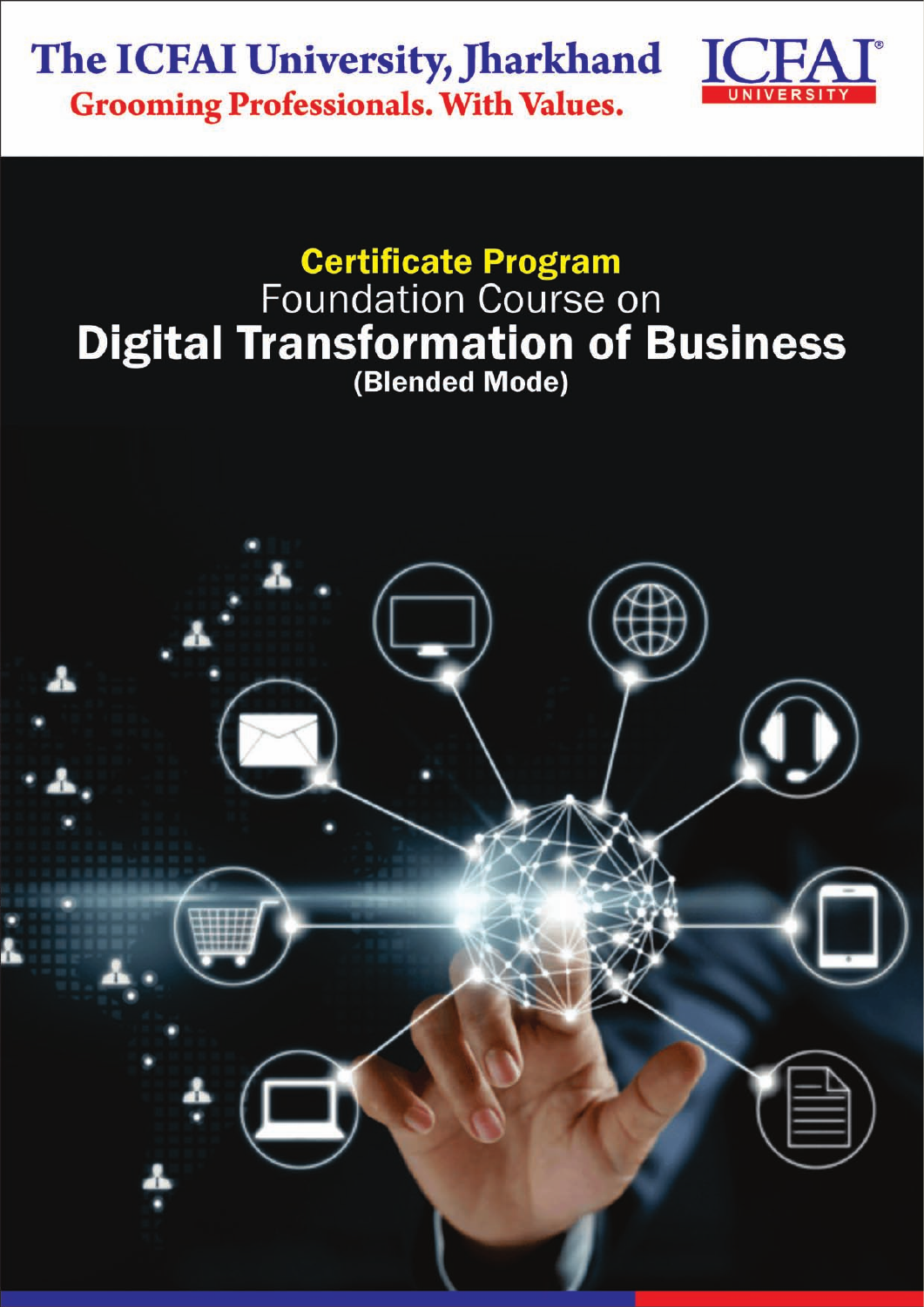

**The ICFAI University, Jharkhand:** The Institute of Chartered Financial Analysts of India University, Jharkhand popularly known as The ICFAI University, Jharkhand was established under sub-Section (2) of Section 4 of the Institute of Chartered Financial Analysts of India University Act, 2006 (Jharkhand Act 08, 2007). The University is recognized by UGC under section  $2(f)$  of UGC Act, 1956 and is empowered by UGC to award degrees under Section 22 of UGC Act, 1956. The University offers a range of Under-Graduate, Post-Graduate and Doctoral Programs in Engineering, IT, Law and Management disciplines.

**The Program:** Information Technology (IT) is fast changing the world around us. It has now entered and transformed the business environment. So, it is imperative for every individual to upgrade themselves to equip with the growing importance of digital expansion and transformation. This certificate program will provide an understanding of IT-enabled changes in the business environment, and provide an insightful platform to the executives from corporate to leverage this to create values and win competitive advantages.

**Benefits:** An article in McKinsey very well reflects that; with the acceleration in digital, the demands on technology-for speed, flexibility, reliability, security, and value-have radically increased. According to a Markets and Markets study, the global cloud computing industry expects to grow from \$371.4 billion in 2020 to \$832.1 billion by 2025, making cloud computing one of the fastest-growing employment opportunities. IDC (International Data Corporation) predicts that the AI market will break the \$500 billion mark by 2024, with a five-year compound annual growth rate (CAGR) of 17.5 percent and total revenues reaching an impressive \$554.3 billion.

This program provides the participants an overview of the emerging digital technologies and equips them with the skills to face and apply them in their areas of improvement. The students from the various educational institutes and the executives from the corporate world will upgrade their digital skills by learning various transformational tools from the business. This will also focus on the industry impacts of technological

innovation during competition by exploring innovative and practicing business models in the high-tech industry such as Google, Apple and Face book etc.

### **What will the Participants learn?**

- Key drivers of Digital Transformation in business
- Various IT enabled tools and their role to manage business environment
- $\bullet$  Forward-looking technologies like Artificial Intelligence, Mobile Computing, Big Data Analytics and their application in Business and organizational management
- Digital Skills for day-to-day working in the New Normal Work Environment

#### **Outcomes Expected**

- Building awareness on the application oriented digital tools used in business
- Enhance their decision making skills

#### **Pedagogy**

- Digital Study Material uploaded on the University's Digital Learning Portal "Swaadhyay" so that the participants can study them at their convenience
- Online interactive contact classes using video Conferencing
- Week-wise display of the contents along with small quizzes / assignments through Swaadhyay Digital Learning Management System
- Discussion Forum through "Swaadhyay" along with final online Examination.
- Sharing of Experiences and Practices by Industry Experts

**Eligibility:** Graduates in any discipline from a UGC recognised University or Institution.

#### **Medium of Instruction English.**

**Duration:** 4 weeks, 2 hours of online contact classes per week (on every Sunday) delivered in blended mode - self-study course material on Swaadhyay, Digital Learning Management System of the University and Online Classes (2 hours) on Sundays.

Award of Certificate: All participants will be awarded Certificate in Foundation Course on Digital Transformation of Business from the ICFAI University, Jharkhand, on successful completion of the program.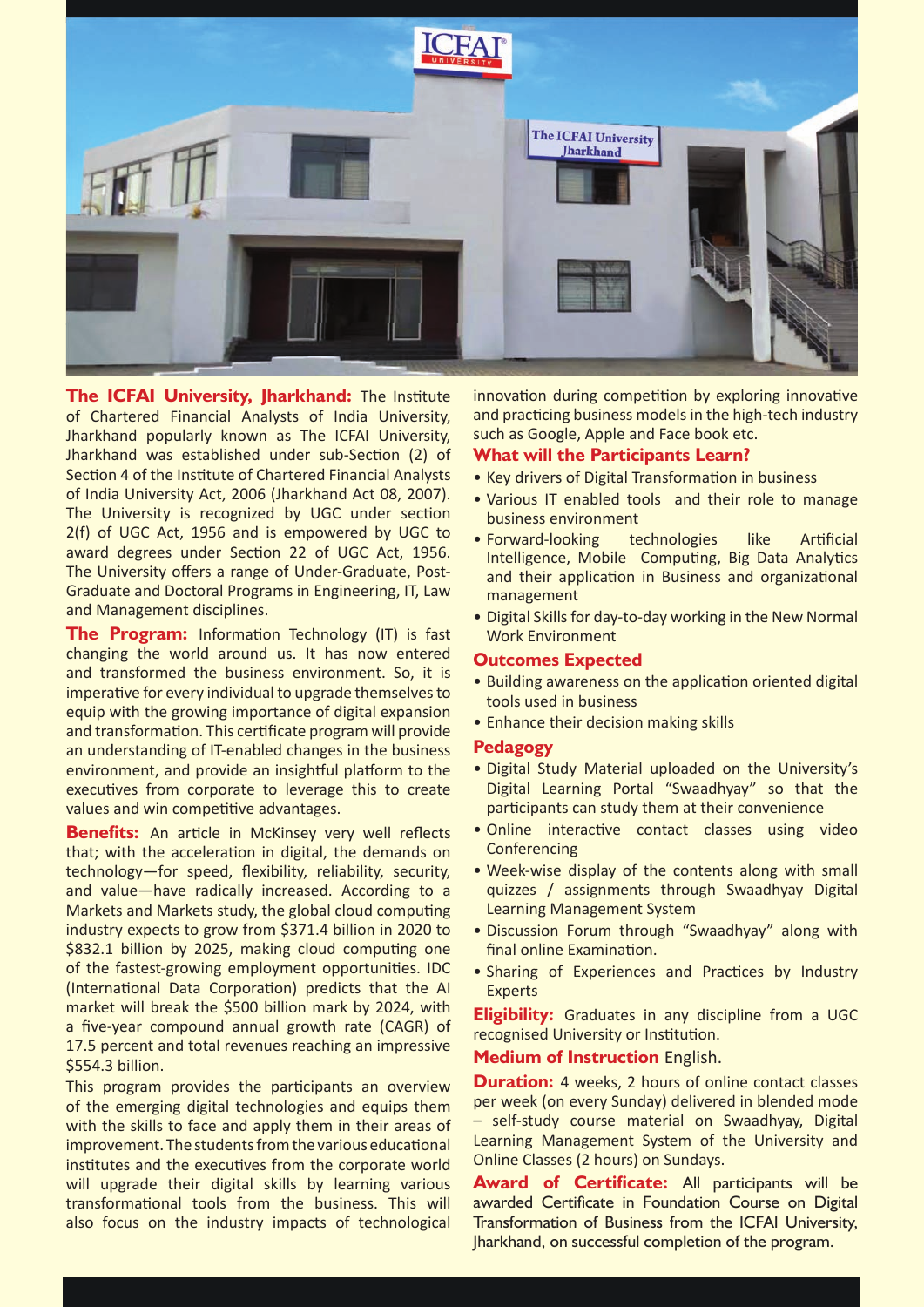| <b>Program Structure</b> |                                                                                                                                            |                                                                                                                                                                                                                                                                                                                                                                                                                                                                                                                                                                                                                                                                                                                                                                                                                                                                                                                                                                                                                                                                                         |  |  |  |  |
|--------------------------|--------------------------------------------------------------------------------------------------------------------------------------------|-----------------------------------------------------------------------------------------------------------------------------------------------------------------------------------------------------------------------------------------------------------------------------------------------------------------------------------------------------------------------------------------------------------------------------------------------------------------------------------------------------------------------------------------------------------------------------------------------------------------------------------------------------------------------------------------------------------------------------------------------------------------------------------------------------------------------------------------------------------------------------------------------------------------------------------------------------------------------------------------------------------------------------------------------------------------------------------------|--|--|--|--|
|                          | <b>Module</b>                                                                                                                              | <b>Key Takeaways</b>                                                                                                                                                                                                                                                                                                                                                                                                                                                                                                                                                                                                                                                                                                                                                                                                                                                                                                                                                                                                                                                                    |  |  |  |  |
| Week 1                   | <b>Objectives and</b><br><b>Importance of Digital</b><br>transformation                                                                    | . Fundamental difference between change and transformation, how transformation is creating a new future<br>without the constraints of the past.<br>• For Line of Business Owners - Enhancing the Customer Experience, Modernizing Operational Processes,<br><b>Becoming More Data-Driven</b><br>• For IT Leaders - Optimizing IT Infrastructure and Operation, Simplifying Cloud Management, Facilitating Access<br>to Data, ROI of Digital transformation<br>. Role of Digital Transformation enabling Businesses to gain the ability to innovate rapidly, unlock new levels of<br>revenue growth, reduce costs across the organization and increase workforce productivity.<br>• How transformation requires a fundamental shift in multiple components of an organisation, governance,<br>mindsets, business models, innovation, digital use cases, etc.<br>. How to facilitate a holistic approach to transformation, and avoid the blinkered approaches that many take.<br>• Five domains of Digital transformation - A holistic approach                                          |  |  |  |  |
| Week <sub>2</sub>        | Response,<br><b>Innovation</b><br>and Designing<br><b>Information</b><br><b>Capabilities for</b><br><b>Competitive</b><br><b>Advantage</b> | • How to help organisations respond strategically to the opportunities and threats they are presented with -<br>both inside their organisation, and externally in the market.<br>• How to encourage appropriate leadership mindsets, workforce culture and capabilities required to transform<br>strategy into reality<br>. How Cloud, Mobile, the Internet of Things and Robotics, etc. can bring about the most rewarding business<br>transformation when used strategically, only through the innovative convergence of digital technologies can<br>companies truly transform through new business models and ways of working<br>. Role of IT in designing information capabilities that provides end-to-end visibility in value chain.<br>• A capability that drives the competitive advantage of companies like Wall-Mart and Amazon.<br>• Outline the ingredients of the secret sauce so to design supply chains that transform cost of operations<br>• Big Data at Work: New Data, New Tools, and Templates of Value<br>• Five Core Behaviours of Customers in the Digital World |  |  |  |  |
| Week <sub>3</sub>        | <b>Digital Business</b><br><b>Models, Values &amp;</b><br><b>Enterprise</b>                                                                | . Platform mediated business networks, a class of business models that characterize a variety of digital goods<br>companies like Facebook, Apple, and Amazon etc.<br>. Knowledge of this class of business models will help design business models for digital goods as well as<br>compete with them effectively<br>• Designing Your Digital Business Model for Success<br>• Understand that transformation happens to create value, and so value needs to be measured, which means<br>transformation leaders need to ensure they are gathering the right data to measure both the tangible and<br>intangible value of digital business transformation, and reporting it to executives,<br>• Strategy and Competition in the Digital Age<br>• Adapting Your Value Proposition                                                                                                                                                                                                                                                                                                           |  |  |  |  |
| Week4                    | <b>Case Studies</b><br>on Digital<br><b>Transformation of</b><br><b>Business</b>                                                           | • Case Study Discussions on Digital Transformation in Business along with of experience sharing by practitioners<br>in industry                                                                                                                                                                                                                                                                                                                                                                                                                                                                                                                                                                                                                                                                                                                                                                                                                                                                                                                                                         |  |  |  |  |

| <b>Key Resource Persons</b>   |                                                                                                                                                                                                                                                                 |  |  |  |
|-------------------------------|-----------------------------------------------------------------------------------------------------------------------------------------------------------------------------------------------------------------------------------------------------------------|--|--|--|
| <b>Prof. ORS Rao</b>          | • B Tech(IIT), MBA (NITIE)<br>• Over 27 years of experience in IT Industry (India and abroad) in reputed organisations like HCL Technologies,<br>NIIT and Cyient Technologies, GMR Group etc.<br>• Over 18 Years of experience in Academia and Applied Research |  |  |  |
| <b>Prof. Arvind Kumar</b>     | • B.Tech (BHU), M.Tech (BHU)<br>• Former Executive Director, MECON<br>• Over 35 years of experience in Technology and Project Management                                                                                                                        |  |  |  |
| <b>Mr. Sarojkant Singh</b>    | • Executive MBA(Wharton Executive Education), PGPMAX (Indian School of Business)<br>• Group Head General Manager at McNally Bharat Engineering Company Ltd.                                                                                                     |  |  |  |
| <b>Mr. Dibyendu Nandy</b>     | • Head-Strategy, Planning & Control at JSW Cement.<br>• B Tech(IIEST), MBA, EPSL(IIM Ahmadabad), PGCMBMC(MICA)                                                                                                                                                  |  |  |  |
| <b>Mr. Prem Prakash Dayal</b> | • Project Manager, Infrastructure Services at Tata Consultancy Services(TCS)<br>• B.Sc, MCA                                                                                                                                                                     |  |  |  |
| Prof. (Dr.) Hari Haran        | • B.Tech (BHU), MBM, PhD (BIT, Mesra)<br>• Over 40 years of experience in HR and General Management in SAIL<br>• Over 7 years of academic experience                                                                                                            |  |  |  |
| Prof. (Dr.) Bhagabat Barik    | • B.Tech, MBA (Gold Medalist), PhD<br>• Over 6 years of experience in agriculture and allied industries<br>• Over 16 years of experience in teaching, training, research and consulting                                                                         |  |  |  |
| <b>Mr. Gurvinder Singh</b>    | · Director, IT Operation, Capgemini India.                                                                                                                                                                                                                      |  |  |  |
| <b>Dr. Sudipta Majumdar</b>   | • B.Tech (IT), MBA, PhD<br>. Over 13 years of experience in industry and academics in marketing, consumer behaviour and digital<br>transformation of business                                                                                                   |  |  |  |
| Mr. Balkrishna Singh          | • Senior Business Analyst, IBM<br>• 14 years of corporate and government experience.<br>• B.Tech, MBA (Silver Medalist)                                                                                                                                         |  |  |  |